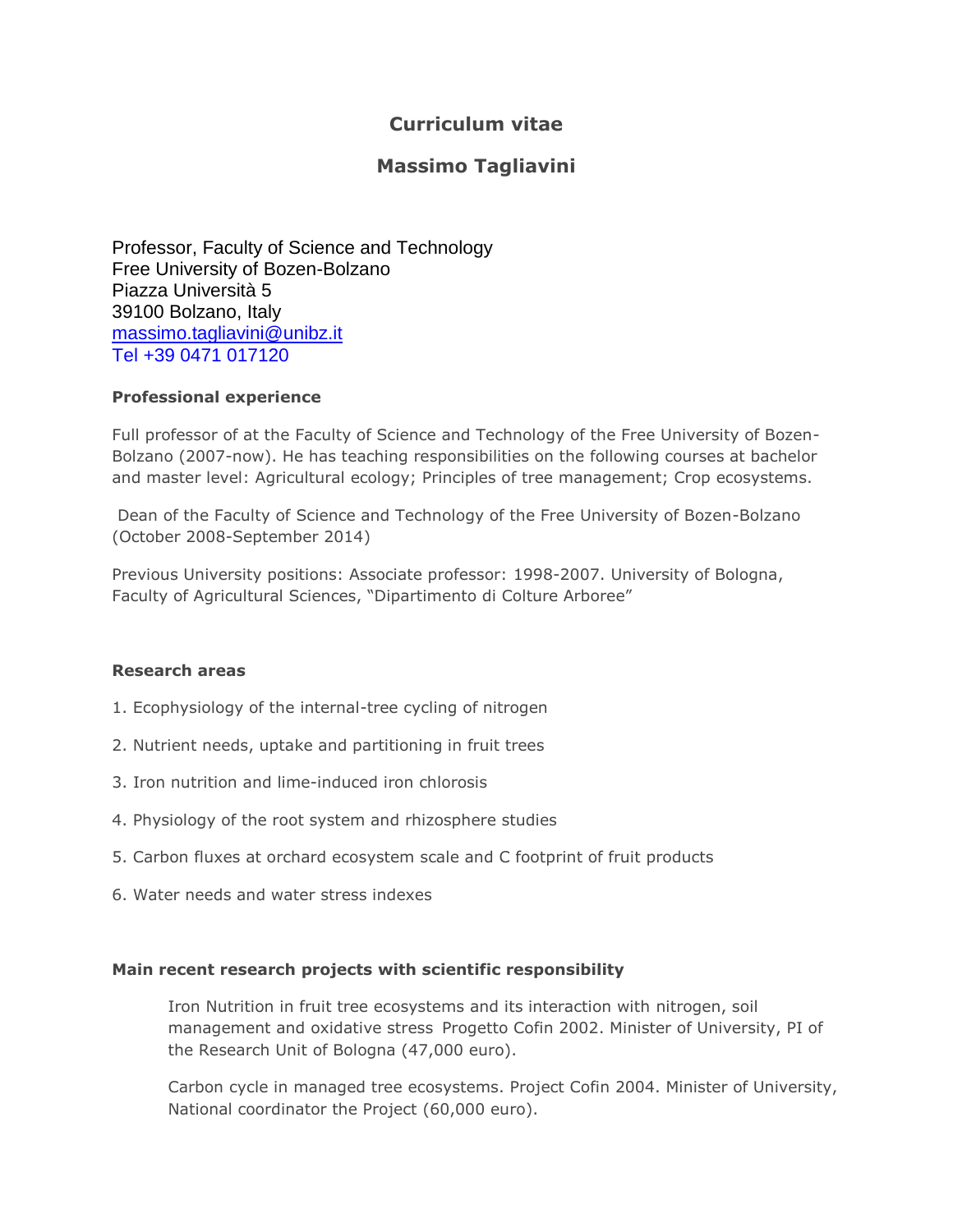Nutrient Cycle in Citrus, funded by the Italian Minister of Agriculture, project MIPAF Ricerche Avanzate in Agrumicoltura e loro applicazioni" 2007-2010. (89,000 euro).

ISAFRUIT Project, Pi of WP51 Development of a model for the prediction of nutrient demand rates, funded by the European Union 6<sup>th</sup> frame program, 2006-2010. (30,000 euro).

Potential of CO2 fixation by apple orchards in South Tyrol. Autonomous Province of Bolzano-Bozen 2008-2011. (120,000 euro).

Assessing the role of environmental and tree-internal factors to the soil respiration of the apple orchard", founded by the Free University of Bolzano-Bozen. 2008-2010. (28,000 euro).

Carbon cycle in managed tree ecosystems. Progetto Prin 2008. Minister of University, National coordinator the Project. 2010-2012 (56,000 euro).

Quantification of net carbon ecosystem exchange in an apple orchard in South Tyrol, founded by the Free University of Bolzano-Bozen. 2011-2013. (34,000 euro).

Carbon and energy budgets along the apple production and storage chain. Founded by the Apple growers' association "Assomela" 2012-2014 (32,900 euro)

Valorization of agriculture for the water supply in context with climate change. Founded by the Province of Bolzano-Bozen 2014-2014 (59,400 euro).

Leaf uptake and partitioning of nitrogen deriving from atmospheric deposition in agricultural and forest trees. Funded by the Free University of Bolzano-Bozen. 2014- 2016 (47,000 euro).

#### **Editorial activity**

Editor of "Italus Hortus", the official Journal of the Italian Society for Horticultural Sciences (2005-2013).

Member of the Editorial Board of "European Journal of Agronomy" (since 1997) and "Tree Physiology" (since 2004).

Guest Editor of the Journal of Plant Nutrition (together with R. Pinton, Z. Varanini and G. Zocchi) special issue Vol.26 (n.10 & 11), 2003.

Editor of the following volumes of the Series Acta Horticulturae (international Society for Horticultural Sciences):

324 ISBN n. 90 6605 3658 383 ISBN n. 90 6605 7572 594 ISBN n. 90 6605 8269 596 ISBN n. 90 6605 8668

Referee for many International Scientific Journals, including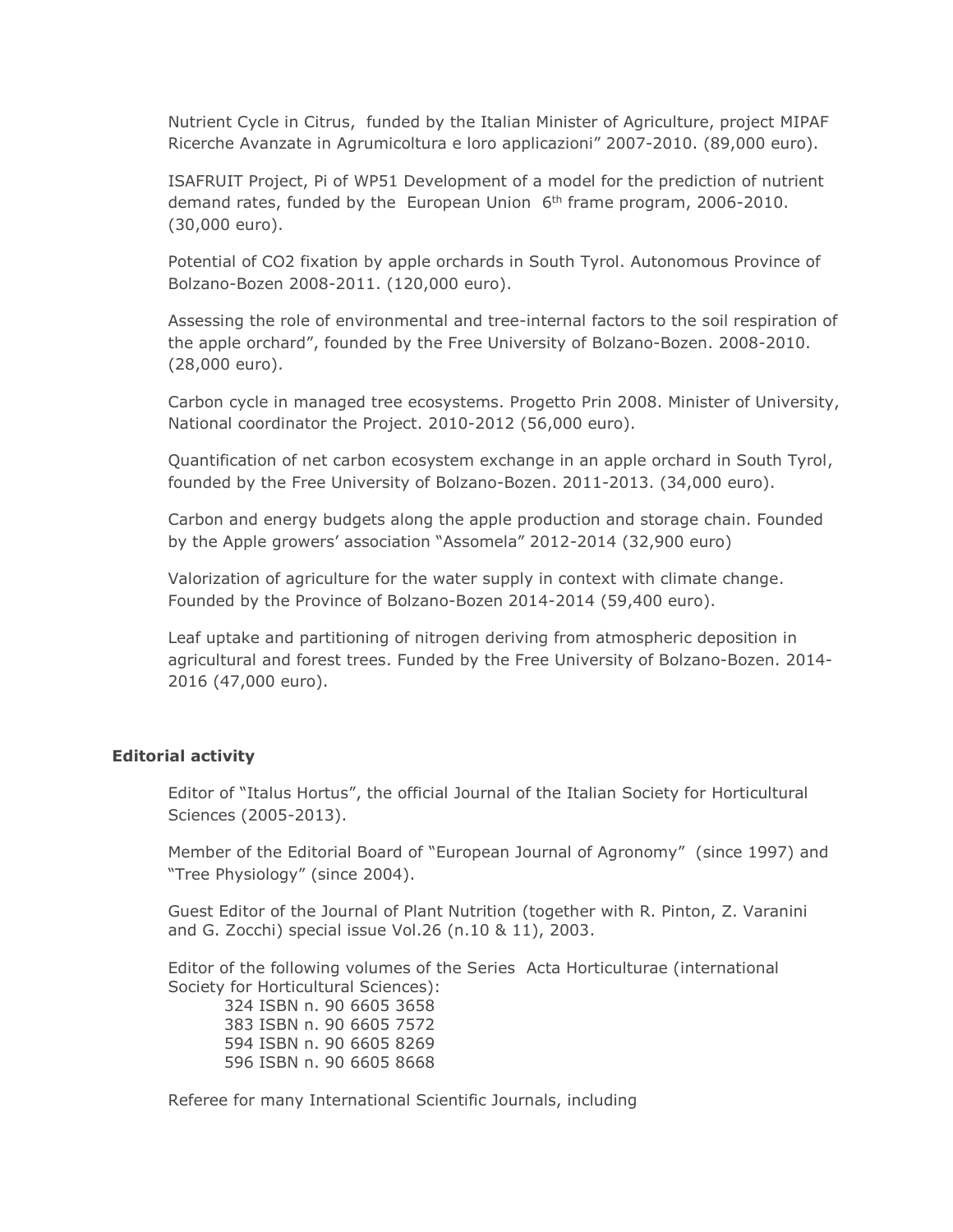American Journal of Horticultural Sciences Australian Journal of Experimental Agriculture Canadian Journal of Plant Sciences Canadian Journal of Forest Research European Journal of Horticultural Sciences Journal of Horticultural Sciences and Biotechnology Journal of Plant Physiology Physiologia Plantarum Plant and Soil Scientia Horticulturae Soil Science Trees, Structure and Functions New Zealand Journal of Crop and Horticultural Sciences

#### **Activities for the international scientific community**

Chairman of the working group on "Mineral Nutrition of Fruit Crops" of the International Society for Horticultural Sciences (2000-2005; 2012-now)

Activity as evaluator for other Universities of scientific activities for progresses in career

2001 for the Department of Pomology, University of California (Davis, USA): evaluation of scientific activity of a candidate for advancement of career in the role of Full Professor.

2003 for the Institute For Applied Research, Ben Gurion University of the Negev (Israel): evaluation of scientific activity of a candidate for a promotion to Associate Professor.

2004 for the College of Agriculture and Life Sciences (Dept. Horticulture) Cornell University (Ithaca, NY, USA): evaluation of scientific activity of a candidate for a promotion to Associate Professor

2010 for the Department of Pomology, University of California (Davis, USA): evaluation of scientific activity of a candidate for advancement of career in the role of Full Professor.

2008-2011- Member of a commission for Habilitation. Wissenschaftszentrum Weihenstephan, TUM Munich (Germany).

2009-now - Member of the Scientific Committee of Institute for Alpine Environment of European Academy (EURAC), Bozen.

#### **Organization of Scientific events**

Scientific Secretary of the "International Symposium on Soil Sickness and Replant Disease in Fruit Trees, ISHS " (Bologna, Italy) 1990.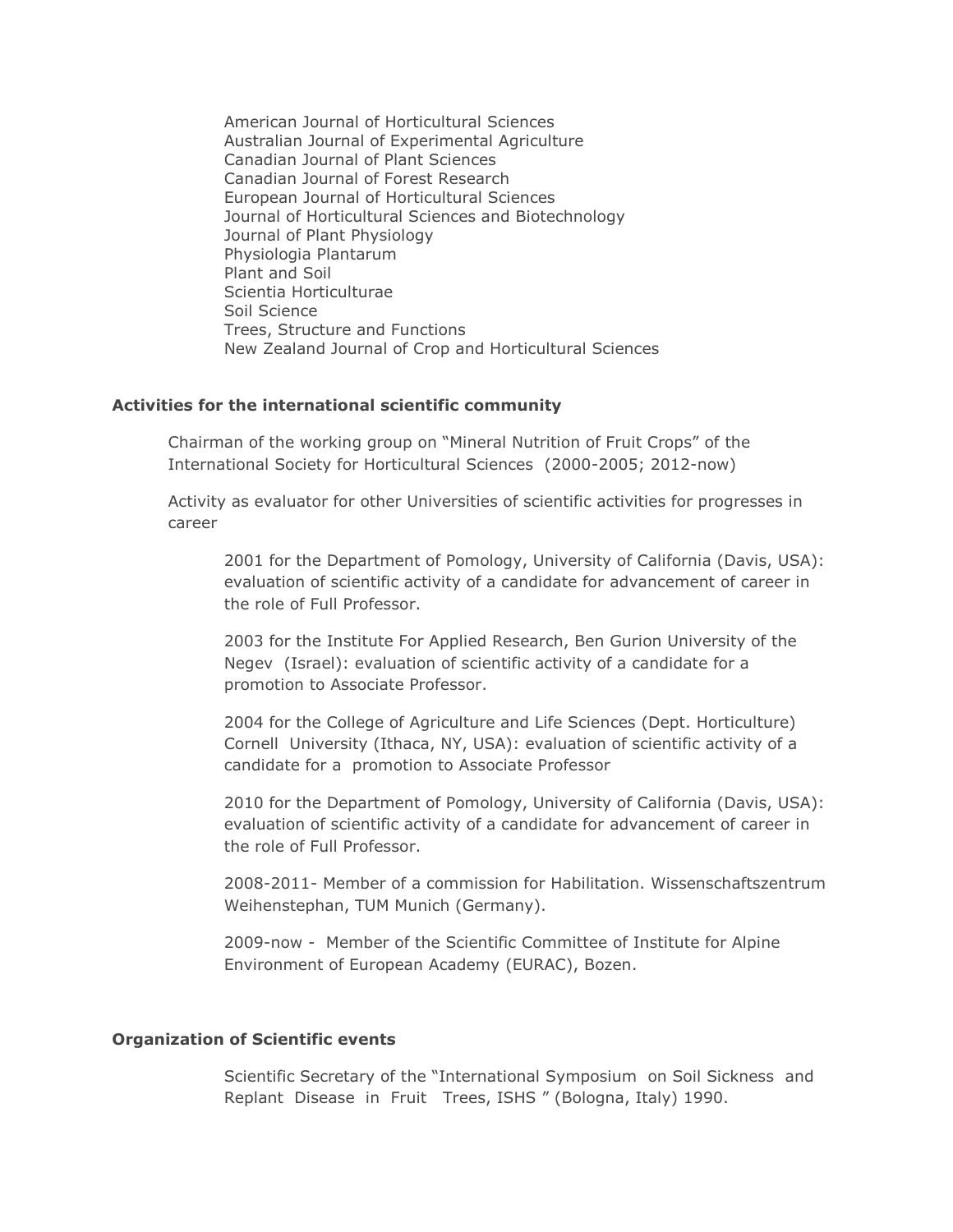Scientific Secretary of the "Second International Symposium on Diagnosis of Nutritional Status of Deciduous Fruit Orchards, ISHS" S. Michele A.A. (TN, Italy) 1993.

Scientific Secretary of the "VIII ISHS International Pear Symposium" (Ferrara-Bologna, Italy) 2000.

Convener of the '"International Symposium on Foliar Nutrition of Deciduous Fruit Plants" (ISHS), (Meran, Italy) 2001

Co-convener of the "IX International Symposium on Iron Nutrition and Interactions in Plants" (Udine, Italy) 2002.

Convener of the National conference on "Mineral Nutrition of fruit trees" (Bologna, Italy) 2005.

Organizer of the Workshop on "Mineral Nutrition of crops for mountain areas" (Bolzano, Italy) 2012.

Member of the scientific committee of many international and national conferences, including, more recently:

7<sup>th</sup> International Symposium on Mineral Nutrition of fruit Crops. Thailand, 2012

The second Horticulture Symposium in Europe, Angers (France), 2012

The 18th Nitrogen Workshop: The Nitrogen challenge, Lisbon, (Portugal), 2014

#### **Invited lectures and seminars**

1994: Iron chlorosis in fruit trees: developing alternative strategies to iron chelates, Pflanzenernahrungs Colloquia, Institute of Plant Nutrition, Justus Liebig University, Giessen (Germany).

1997: Alternatives to iron chelates for overcoming fruit tree iron chlorosis in Mediterranean Countries. 9th International Symposium on Iron Nutrition and Interactions in Plants, Hohenheim (Germany).

1998: Partitioning of Mineral Nutrients to Fruits of Deciduous Trees. ISHS Symposium on Mineral Nutrition and Fruit Quality. Brussels (Belgium)

2000: Main nutritional issues of deciduous fruit crops in orchards of northern Italy. Fourth International ISHS Symposium on Mineral Nutrition of Deciduous Fruit Crops. Penticton (Canada).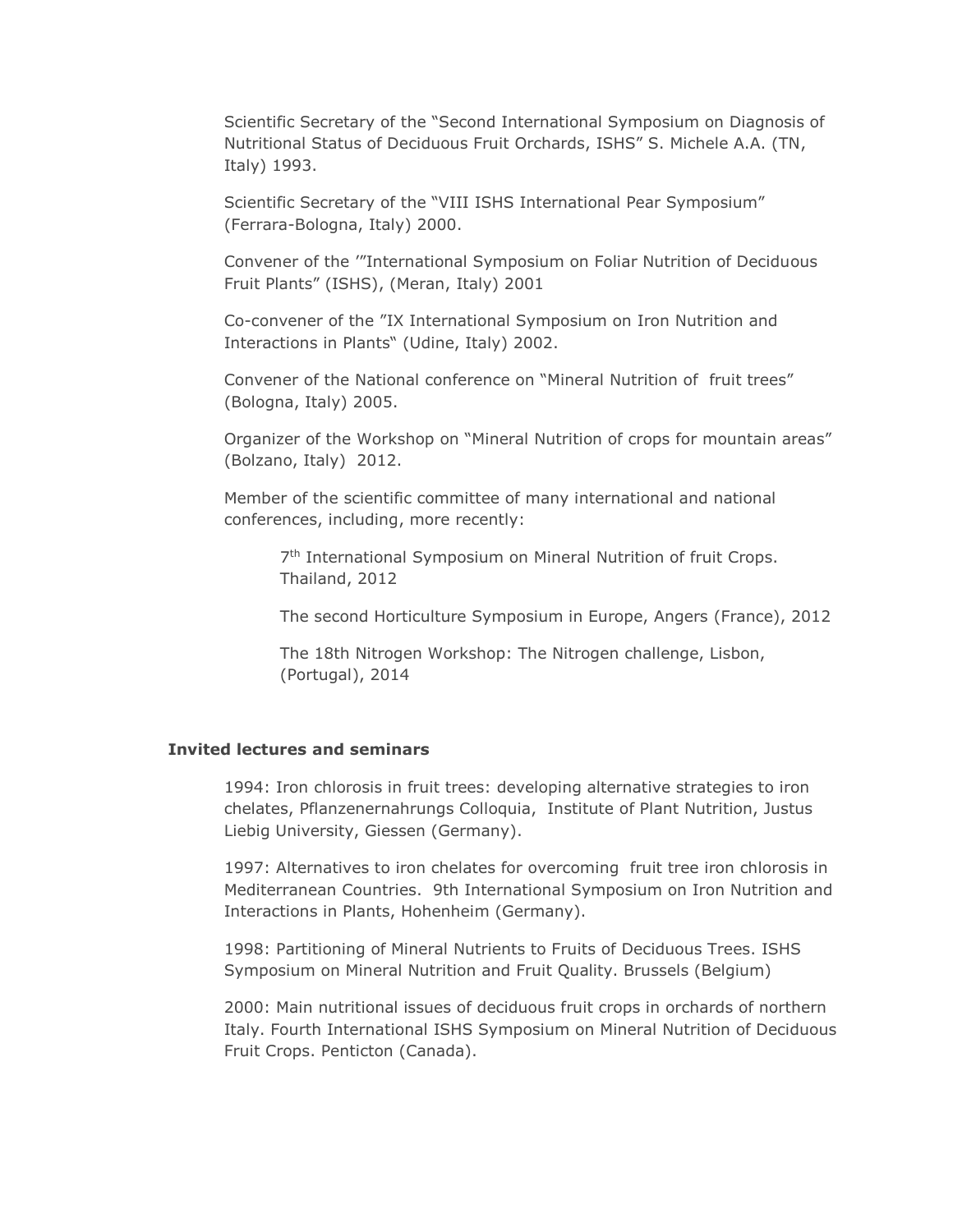2002: Understanding nitrogen cycling to optimize fertilization in fruit tree ecosystems, IX Iberic Symposium on Plant Mineral Nutrition, Zaragoza (Spain)

2004: Fluxes of nutrients in tree ecosystems, The second national Symposium on mineral Nutrition of Plants, Warsaw Agricultural University, Warsaw (Poland).

2005: Nutrient cycling in orchard ecosystems, Fifth International ISHS Symposium on Mineral Nutrition of Deciduous Fruit Crops. Talca (Chile).

2006: Nutrient fluxes in kiwifruit orchards, 6th ISHS International Kiwifruit Symposium, Rotorua (New Zealand).

2007: Use efficiency of within-orchard sources of nutrients, Conference "RATIONAL METHODS FOR THE SELECTION AND USE OF AGROCHEMICAL MEASURES: RISK MODELING, MONITORING AND MANAGEMENT", University of Agricultural Sciences and Veterinary Medicine, USAMV, Cluj-Napoca, (Romania).

2008: I fabbisogni nutrizionali del pero per la definizione del piano di fertilizzazione, Convegno Nazionale sulla coltura del Pero. Ferrara (Italy).

2008: Esigenze nutrizionali e tecniche sostenibili di concimazione della fragola, Convegno Nazionale sulla coltura della fragola. Marsala (Italy).

2008: Carbon fluxes in orchard ecosystems. Invited Seminar at University of the State Santa Catarina, Lages (Brasil).

2008 Use of Stable isotopes in mineral nutrition research: principles and applications to fruit trees. Invited seminar for the PhD program in Soil Science. Federal University de Santa Maria (Brasil).

2009: Carbon cycle in the apple orchard, Invited Seminar, Department of Horticulture, Pennsylvania State University (USA).

2009: Nutrient cycling in fruit tree systems. Invited Seminar for the PhD program in Soil Science, Federal University de Santa Maria (Brasil).

2010: Carbon Footprint and Energy Use in Apple Orchards: Introduction and Basic Concepts, Interpoma Conference, Bolzano (Italy)

2011: Sfide della frutticoltura del futuro, tra tradizione e innovazione, Innovation Day, Commerce Chamber, Bolzano (Italy).

2012: Nutrient uptake requirements and partitioning in fruit trees,  $7<sup>th</sup>$ International ISHS Symposium on Mineral Nutrition of fruit Crops, Chanterboury (Thailand).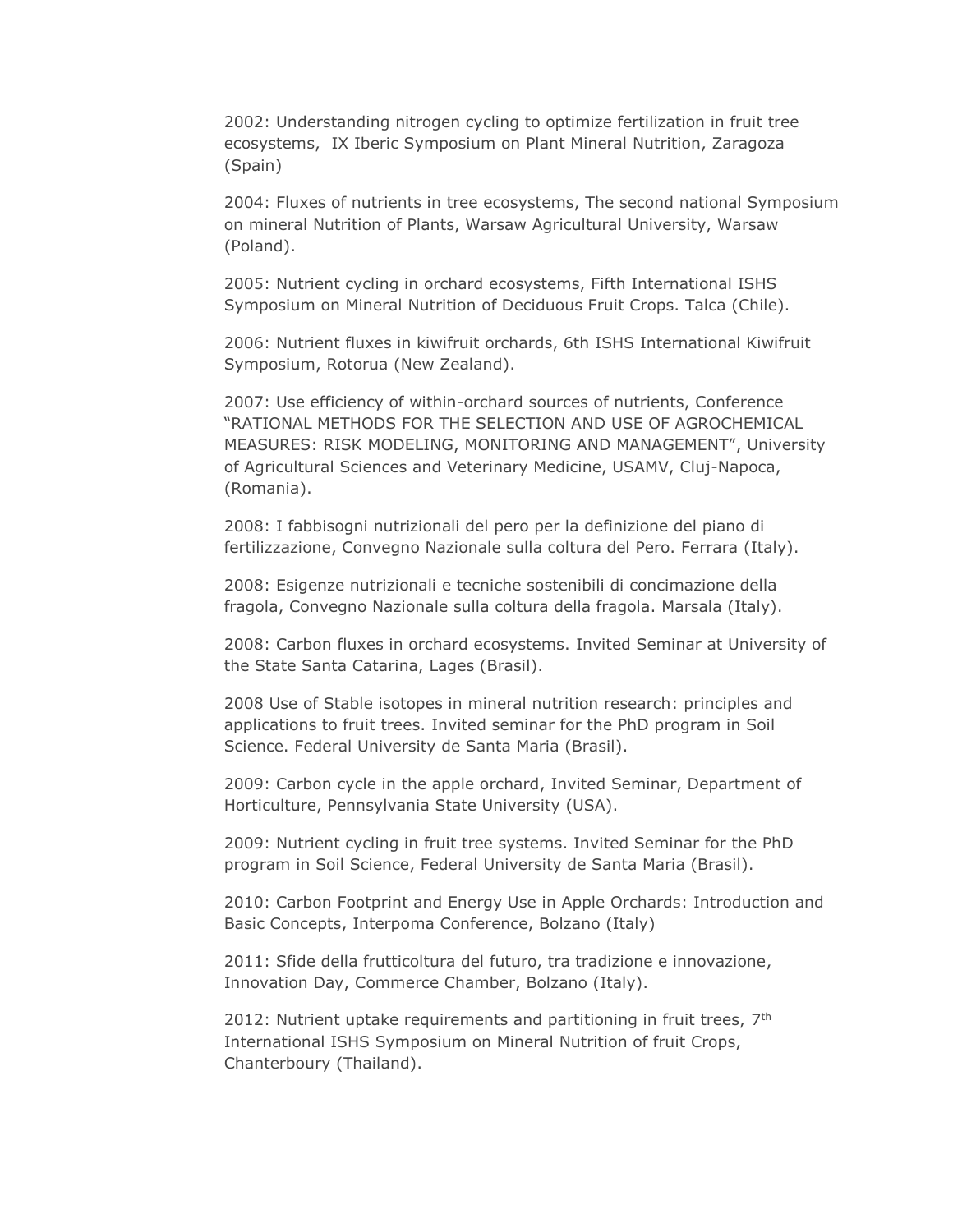2012 Nutrient fluxes in orchard ecosystems. 3rd SLOVENIAN FRUIT GROWING CONGRESS 21–23. 11. 2012 Krško (Slovenia).

2014: Recenti conoscenze sulla nutrizione minerale per concimare il frutteto in modo sostenibile, Interpoma Conference, Bolzano (Italy) 21.11.2014

2014: La sostenibilità ecologica del frutteto, Accademia dei Georgofili: Giornata di Studio su «sistemi arborei da frutto di domani: intensivi, volti alla qualità del prodotto e resilienti» Firenze 18 dicembre 2014

### **Professional societies**

Italian Society for Horticultural Sciences, since 1992; currently member of the steering committee.

International Society for Horticultural Sciences, since 1996.

## **Languages**

Italian: native speaker

English: C1 level (CAE obtained in 2013)

German: B2 (Goethe Certificate obtained in 2012)

## **International Publications**

## A) PEER REVIEWED INTERNATIONAL JOURNALS

- 1. **TAGLIAVINI M.** and N. E. LOONEY. 1991. Response of peach seedlings to root-zone temperature and root-applied growth regulators, **HortScience**, 26 (7),870-872.
- 2. **TAGLIAVINI M.**, G. E. HOGUE and G.H. NEILSEN. 1991.Influence of phosphorus nutrition and root zone temperature on growth and mineral uptake of peach seedlings**, Journal of Plant Nutrition**, 1991, 11, 1267-1276.
- 3. PONI S., **M. TAGLIAVINI**, D. NERI, D. SCUDELLARI and M. TOSELLI. 1992. Influence of root pruning and localized water stress on growth and physiology of apple, grape, peach and pear. **Scientia Horticulturae,** 52,223-236.
- 4. **TAGLIAVINI M.**, B. MARANGONI, D. SCUDELLARI, A. BASTIANEL, F. FRANZIN and M. ZAMBORLIN. 1992. Leaf mineral composition of apple trees: sampling date and effects of cultivar and rootstock. **Journal of Plant Nutrition**, 15 (5), 605-619.
- 5. **TAGLIAVINI M.** and B.MARANGONI.1992. Growth of peach as affected by decomposition of own root residues in soil. **Plant and Soil,** 145, 253-260.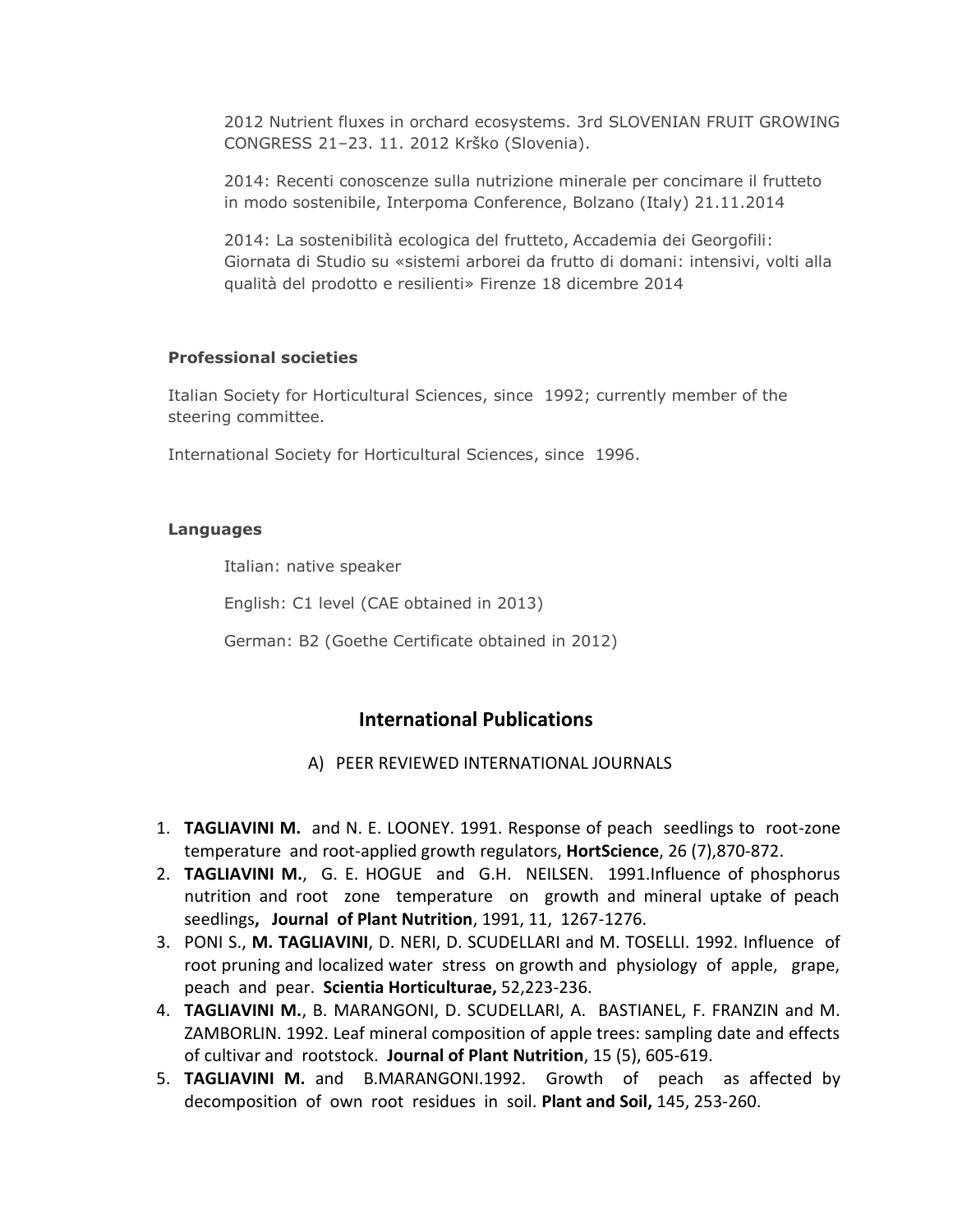- 6. **TAGLIAVINI M.**, L. VETO and N.E. LOONEY. 1993. Measuring root surface-area and mean root diameter of peach seedlings by digital image analysis, **HortScience,** 28. 1129-1130.
- 7. **TAGLIAVINI M.**, D. BASSI and B. MARANGONI. 1993. Growth and mineral nutrition of pear rootstocks in lime soils. **Scientia Horticulturae**, 54, 13-22.
- 8. **TAGLIAVINI M.**, A. MASIA and M. QUARTIERI. Bulk soil pH and rhizosphere pH of peach trees in calcareous and alkaline soils as affected by the form of nitrogen fertilizers. 1995. **Plant and Soil**, 176(2), 263-271.
- 9. **TAGLIAVINI M.**, A.D. ROMBOLA' and B. MARANGONI. 1995. Responses to the irondeficiency stress of pear and quince genotypes. **Journal of Plant Nutrition,** 18(11),2465-2482.
- 10. **TAGLIAVINI M.**, D. SCUDELLARI, B. MARANGONI and M. TOSELLI. 1996 Nitrogen fertilization management in orchards to reconcile productivity and environmental aspects. **Fertilizer Research**, 43(1-2),93-102.
- 11. **TAGLIAVINI M.**, M. QUARTIERI and P. MILLARD. 1997. Remobilised nitrogen and root uptake of nitrate for leaf growth, flowers and developing fruits of pear (*P. communis*) trees. **Plant and Soil,** 195,137-142.
- 12. **TAGLIAVINI M.**, P. MILLARD and M. QUARTIERI. 1998. Storage of foliar absorbed N and remobilisation for spring growth in young nectarine (*P.persica var nectarina*) trees. **Tree Physiology,** 18, 203-207.
- 13. **TAGLIAVINI M.,** P. MILLARD, M. QUARTIERI and B. MARANGONI. 1999. Timing of N uptake affects storage and remobilisation of nitrogen in nectarine trees**. Plant and Soil**, 211 (2) 149-153.
- 14. **TAGLIAVINI** , P. INGLESE AND A. D. ROMBOLA'. 2000. Root uptake, storage and remobilisation of autumn applied nitrogen to kiwifruit (*Actinidia deliciosa*) vines. **Agronomie Agriculture and Environment,** 20, 23-30.
- 15. A.D ROMBOLA', W. BRUEGGEMANN, **M. TAGLIAVINI**, B. MARANGONI and P. MOOG. 2000. Iron source affects Fe reduction and re-greening of kiwifruit (*Actinidia deliciosa*) leaves **Journal of Plant Nutrition,** 23 (11&12),1751-1765
- 16. J. ABADIA, **M. TAGLIAVINI**, A. ABADIA, M. SANZ, C. TSIPOURIDIS, E. FARIA., and B. MARANGONI. 2000. Using the flower Fe concentration for estimating crop chlorosis in fruit tree orchards. A summary report. **Journal of Plant Nutrition**, 23(11&12), 2023- 2033 .
- 17. **TAGLIAVINI**., J. ABADIA, A.D. ROMBOLA', A. ABADIA, C. TSIPOURIDIS and B. MARANGONI. 2000. Agronomic means for the control of iron deficiency and chlorosis in deciduous fruit plants. **Journal of Plant Nutrition**, 23((11&12), 2007-2022.
- 18. TOSELLI M. MARANGONI B. and **TAGLIAVINI M.** 2000. Seasonal variation of Fe content in vegetative and reproductive organs of nectarine trees in calcareous soils during the development of chloroisis. **European Journal of Agronomy,** 13(4) 279-286.
- 19. MALAGUTI D. MILLARD P., WENDLER R., HEPBURN A. and **TAGLIAVINI M**. 2001. Translocation of amino acids in the xylem of apple (*Malus domestica* Borkh.) tree as a consequence of both N remobilization and root uptake. **Journal of Experimental Botany,** 52 (361) , 1665-1671.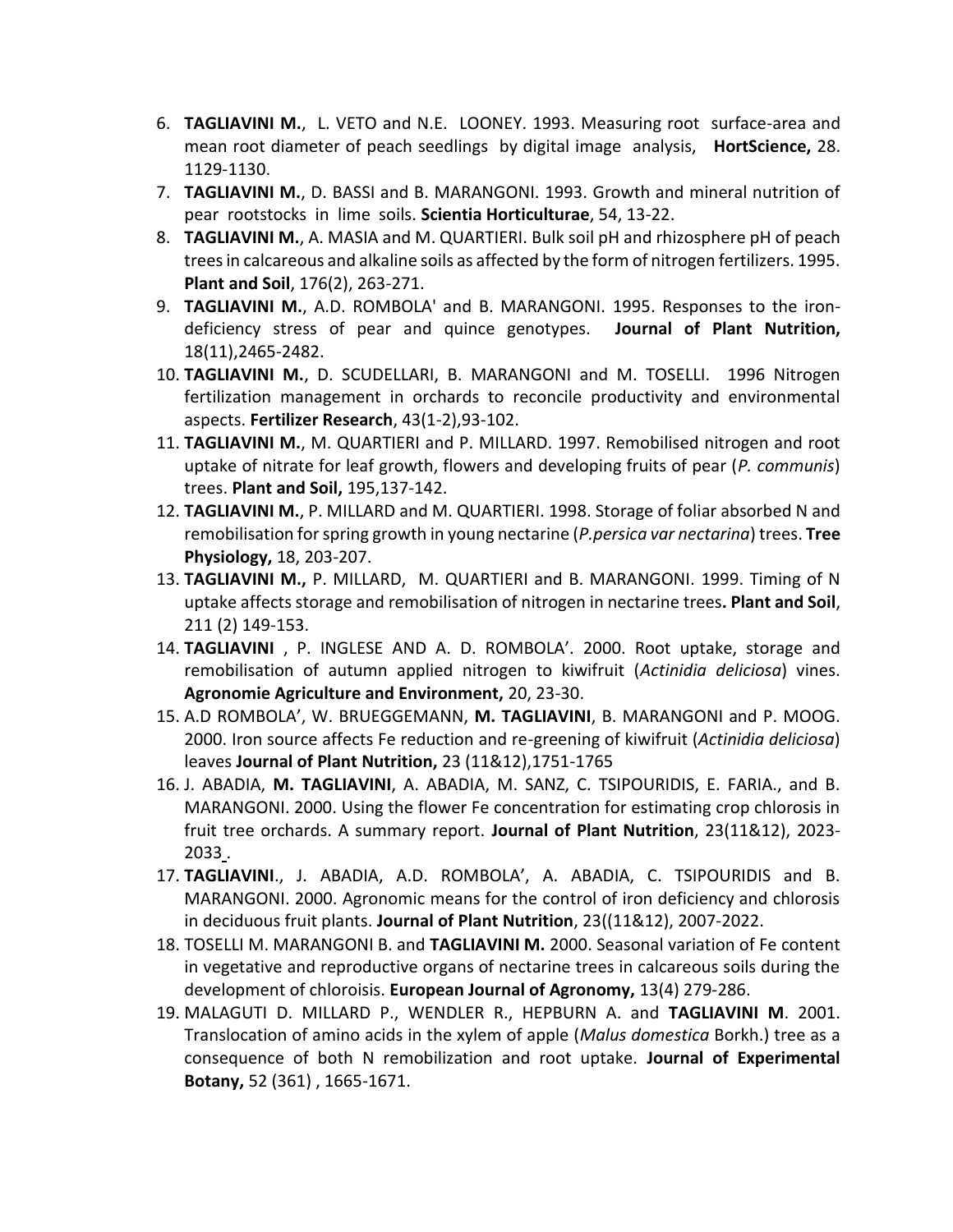- 20. **TAGLIAVINI M.** and ROMBOLA' A.D. 2001. Iron deficiency and chlorosis in orchard and vineyard ecosystems – a review. **European Journal of Agronomy,** 15, 71-92.
- 21. **TAGLIAVINI M**. and B. MARANGONI. 2002. Major nutritional issues in deciduous fruit orchards of Northern Italy **HorTechnology,** 12(1).26-31.
- 22. M QUARTIERI , P MILLARD and **M TAGLIAVINI**. 2002. Storage and remobilization of nitrogen by pear (*Pyrus communis* L.) trees as affected by timing of N supply. 2002. **European Journal of Agronomy,** 17, 105-110. .
- 23. M. POLICARPO, L. DI MARCO, T. CARUSO, P. GIOACCHINI and **M. TAGLIAVINI.** 2002 Dynamics of nitrogen uptake and partitioning in early and late fruit ripening peach (Prunus persica) tree genotypes under a mediterranean climate. **Plant and Soil,** 239 (2), 207-214.
- 24. ROMBOLA' A.D., BRÜGGEMANN W., LOPEZ-MILLAN A.F., ABADIA J. **TAGLIAVINI M**., MARANGONI B., and MOOG P.R., 2002. BIOCHEMICAL MECHANISMS OF TOLERANCE TO FE-deficiency in kiwifruit (*A. deliciosa*) plants. **Tree Physiology**, 22, 869-875.
- 25. GRASSI G., MILLARD P., WENDLER R., MINOTTA G. and **M. TAGLIAVINI.** 2002 Measurements of xylem sap amino acid concentrations in conjunction with whole tree transpiration estimates spring N remobilization by cherry trees. **Plant Cell & Environment,** 25, 1689-1699.
- 26. PONI S., QUARTIERI M. and **M**. **TAGLIAVINI.** 2003. Potassium nutrition of Cabernet Sauvignon grapevines (Vitis vinifera L.) as affected by shoot trimming. **Plant and Soil**, 253, 351-351.
- 27. GRASSI G., P. MILLARD, P. GIOACCHINI, and **M. TAGLIAVINI**. 2003. Recycling of nitrogen in the xylem of Prunus avium trees starts when spring remobilization of internal reserves declines. **Tree Physiology**, 23, 1061-1068.
- 28. TOSELLI M., M. THALHEIMER and **M. TAGLIAVINI**. 2004. Leaf uptake and partitioning of urea-N as affected by the concentration and volume of spray solution and by the shoot leaf position in apple (Malus domestica) trees. **J. Hort. Sci Biotec**. ,79 (1),97-100.
- 29. J. ABADÍA, A ÁLVAREZ-FERNÁNDEZ, A. D. ROMBOLÀ, M. SANZ, and **M. TAGLIAVINI,** A. ABADÍA. 2004. Technologies for the Diagnosis and Remediation of Fe Deficiency. **Soil Sci. Plant Nutr.** 50 (7), 965-971.
- 30. A.D. ROMBOLÀ, Y. GOGORCENA, A. LARBI, F. MORALES, E. BALDI, B. MARANGONI, **M. TAGLIAVINI** and J. ABADÍA. 2005 Iron deficiency induced changes in carbon fixation and leaf elemental composition of sugar beet (*Beta vulgaris*) plants. **Plant and Soil,** 270, 39- 45.
- 31. R NESTBY, F LIETEN, D PIVOT, C RAYNAL LACROIX, and **M TAGLIAVINI**, 2005. Influence of Mineral Nutrients on Strawberry Fruit Quality and Their Accumulation in Plant Organs A Review. **Int. J. Fruit Science**, 5 (1),141-158.
- 32. R. NESTBY and **TAGLIAVINI.M.** 2005 Foliar uptake and partitioning of urea-N by strawberry plants as affected by timing of supply and plant N status. **J. Hort Sci Biotec**., 80(2): 272-275.
- 33. **M. TAGLIAVINI**, E. BALDI, P. LUCCHI, M. ANTONELLI, G. SORRENTI, G. BARUZZI and W. FAEDI. 2005. Dynamics of nutrients uptake by strawberry plants (Fragaria x ananassa Dutch.) grown in soil and soilless culture. **European Journal of Agronomy**. 23, 15-25.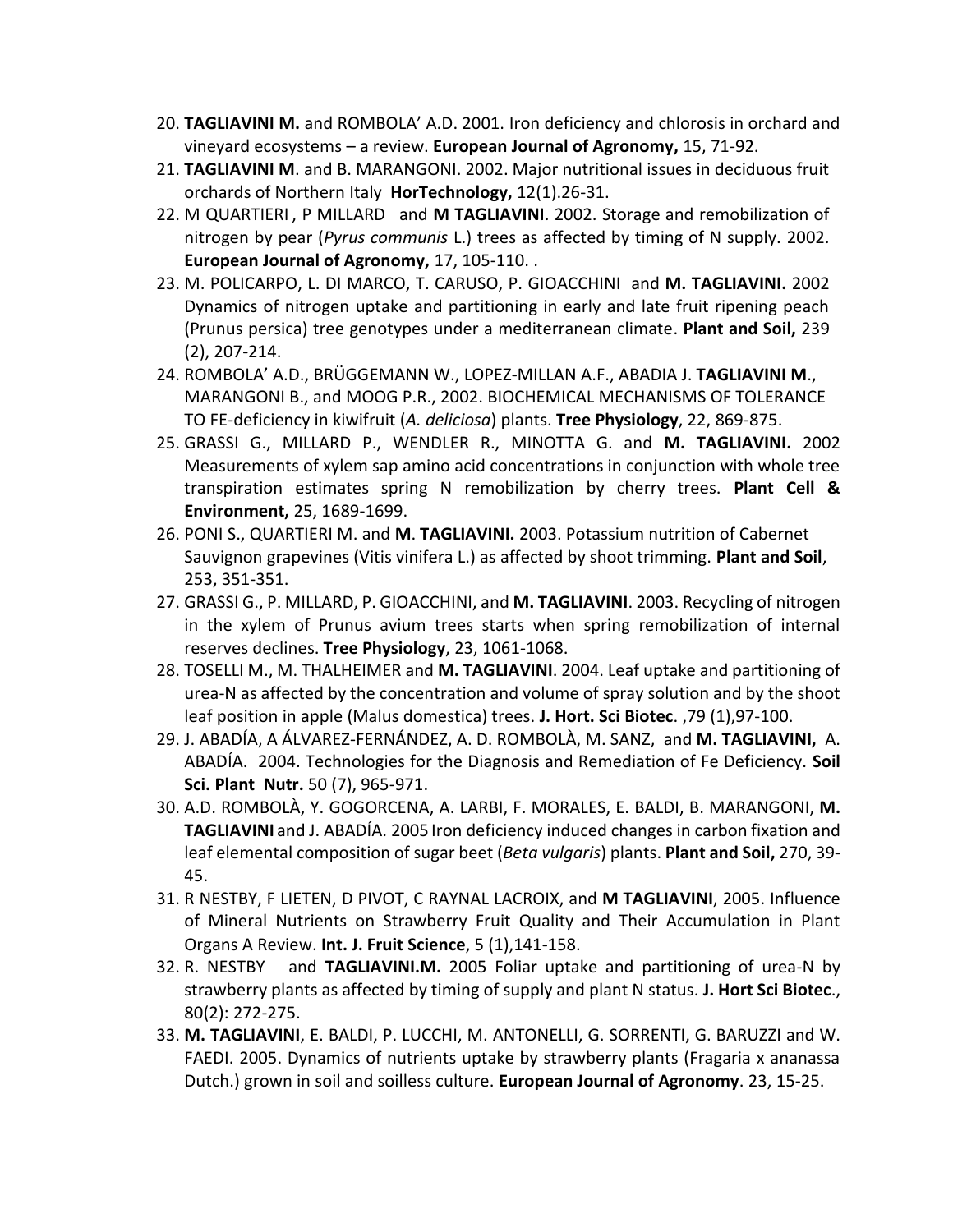- 34. MUSACCHI S., M. QUARTIERI and **M. TAGLIAVINI**. 2006. Pear (Pyrus communis) but not quince (Cydonia oblonga) roots are able prevent excessive uptake of Cl- and Na+ in saline soils. **European Journal of Agronomy.** 24, 268-275.
- 35. MILLARD P., R. WENDLER, G. GRASSI, G.AELLE GRELET and **M. TAGLIAVINI**. 2006 Translocation of nitrogen in the xylem of field-grown cherry and poplar trees during remobilization. **Tree Physiology**, 26, 527-536.
- 36. CESCO S., A. D. ROMBOLÀ, **M. TAGLIAVINI**, Z. VARANINI and R.PINTON**.** 2006. Phytosiderophores released by graminaceous species promote 59 Fe uptake in citrus. **Plant and Soil**, 287(1-2), 223-233.
- 37. TONON G., C. CIAVATTA, D. SOLIMANDO, P. GIOACCHINI and **M. TAGLIAVINI**. 2007 The fate of the 15N deriving from soil decomposition of abscised leaves and pruning wood from apple (Malus domestica) trees. **Soil Sci. Plant Nutr**., 53, 79-86.
- 38. **TAGLIAVINI M.,** G TONON, F. SCANDELLARI, A.QUINONES, P GIOACCHINI , S. PALMIERI , G. MENARBIN and A MASIA. 2007. Nutrient release during the decomposition of abscised leaves and mowed grasses in an apple (Malus domestica) orchard. **Agriculture, Ecosystems & Environment**, 118, 191-200.
- 39. FRANCESCA SCANDELLARI, G. TONON, M. THALHEIMER, C. CECCON, P. GIOACCHINI, J. D. ABER and **M. TAGLIAVINI**. 2007 Assessing nitrogen fluxes from roots to soil associated to rhizodeposition by apple (Malus domestica) trees, **Trees, Structure and Function**,21, 499-505.
- 40. VENTURA M., F. SCANDELLARI, VENTURA F. , GUZZON B., ROSSI PISA P. and **M. TAGLIAVINI**. 2008. Nitrogen balance and losses through drainage waters in an agricultural watershed of the Po Valley (Italy) **Europ. J. Agronomy**, 29, 108-115.
- 41. VENTURA M., F. SCANDELLARI , E. BONORA and **M. TAGLIAVINI.** 2010. Nutrient release during decomposition of leaf litter in a peach (Prunus persica L.) orchard. **Nutr. Cycl. Agroecosystems,** 87 (1) , 115-123.
- 42. SCANDELLARI F, VENTURA M; GIOACCHINI P., VITTORI ANTISARI L. and **M**. **TAGLIAVINI.** 2010. Seasonal pattern of net nitrogen rhizodeposition from peach (Prunus persica (L.) Batsch) trees in soils with different textures. **Agriculture, Ecosystems & Environment,** 136, 162-168.
- 43. CECCON C., P. PANZACCHI, F. SCANDELLARI, L. PRANDI, M. VENTURA, B. RUSSO, P. MILLARD and **M. TAGLIAVINI**. 2011. Spatial and temporal effects of soil temperature and moisture and the relation to fine root density on root and soil respiration in a mature apple orchard. **Plant and Soil,** 432,195-206.
- 44. BRUNETTO G., M. VENTURA , F. SCANDELLARI, C.A. CERETTA, J. KAMINSKI, G. WELLINGTON DE MELO and **M. TAGLIAVINI**. 2011 Nutrient release during the decomposition of mowed perennial ryegrass and white clover and its contribution to nitrogen nutrition of grapevine. **Nutr. Cycl. Agroecosystems**, 90, 299-308.
- 45. PIERI L., F. VENTURA, M. VENTURA, **M. TAGLIAVINI**, M. PONTI, R.PISTOCCHI, S. ALBERTAZZI, M. VIGNUDELLI and P. ROSSI PISA. 2011. Chemical and biological indicators of water quality in three agricultural watersheds of the Po valley, Italy. **Italian J. Agronomy,** 6, 29-38.
- 46. PANZACCHI P. G.TONON, C. CECCON, F. SCANDELLARI, M. VENTURA, M. and **M. TAGLIAVINI**. 2012 Belowground carbon allocation and net primary and ecosystem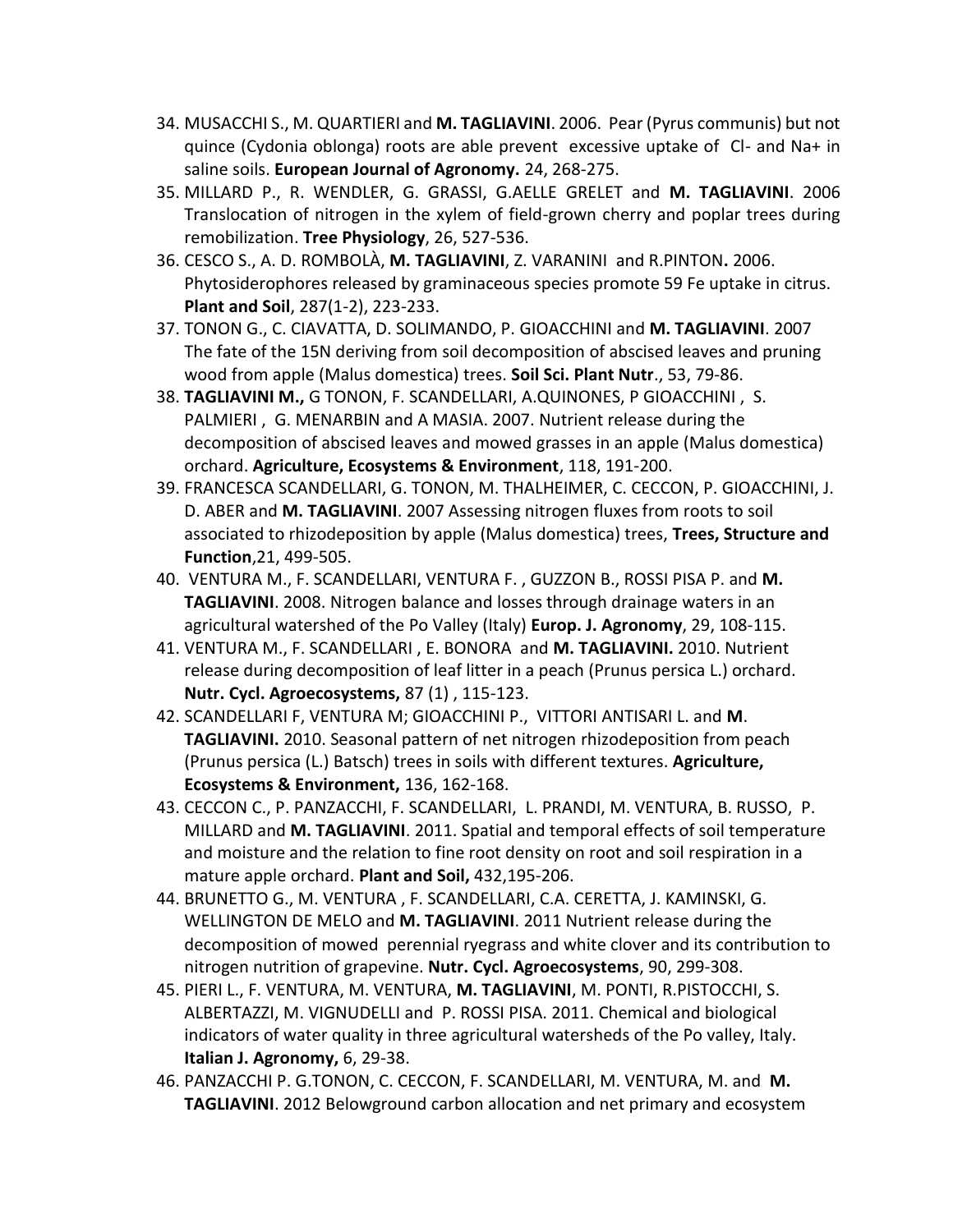productivities in apple trees (*Malus domestica*) as affected by soil water availability. **Plant and Soil**, 360, 229-241.

- 47. ROCCUZZO G., D. ZANOTELLI, M. ALLEGRA, A. GIUFFRIDA, B. TORRISI, A. LEONARDI, A. QUIÑONES, F. INTRIGLIOLO and **M. TAGLIAVINI**. 2012. Assessing nutrient uptake by field-grown orange trees. **Europ. J. Agronomy**, 41, 73-80.
- 48. CURETTI M., E. SANCHEZ, **M. TAGLIAVINI** and P. GIOACCHINI. 2013. Foliar-applied urea at bloom improves early fruit growth and nitrogen status of spur leaves in pear trees, cv. Williams Bon Chretien. **Scientia Horticulturae**, 150, 16-21.
- 49. D. ZANOTELLI, L. MONTAGNANI, G. MANCA and **M. TAGLIAVINI**. 2013. Net primary productivity, allocation pattern and carbon use efficiency in an apple orchard assessed by integrating eddy-covariance, biometric and continuous soil chamber measurements. **Biogeosciences**, 10, 3089-3108.
- 50. D. ZANOTELLI, M. RECHENMACHER, W. GUERRA, A. CASSAR and **M. TAGLIAVINI**. 2014 Seasonal uptake rate dynamics and partitioning of mineral nutrients by bourse shoots of field-grown apple trees. **Europ. J. Hort. Sciences**. 4 (79), 203-211
- 51. D. ZANOTELLI, L. MONTAGNANI, G. MANCA, F. SCANDELLARI and **M. TAGLIAVINI**. 2015 Net ecosystem carbon balance of an apple orchard. **Europ. J. Agronomy**, 63, 97- 104.
- 52. E. TOME', **M. TAGLIAVINI** and F SCANDELLARI**.** 2015. Recently fixed carbon allocation in strawberry plants and concurrent inorganic nitrogen uptake through arbuscular mycorrhizal fungi. **Journal of Plant Physiology**. 179, 83-89.
- 53. F. SCANDELLARI, D. ZANOTELLI, C CECCON, M BOLOGNESI, L MONTAGNANI, P CASSOL, G W MELO, and **M. TAGLIAVINI.** 2015. Enhancing prediction accuracy of soil respiration in an apple orchard by integrating photosynthetic activity into a temperature-related model. **European Journal of Soil Biology,** 70, 77-87.
- 54. MIMMO T., CAMIN F., BONTEMPO L., CAPICI C., **TAGLIAVINI M**., CESCO S., SCAMPICCHIO M. 2015. Traceability of different Apple Varieties by Multivariate Analysis of Isotope Ratio Mass Spectrometry Data . **Rapid Communications in Mass Spectrometry.** 29(21), 1984-1990.
- 55. CIOTTA M.N., C. A. CERETTA, **M. TAGLIAVINI**, D. ZANOTELLI, D. MOSER, G. NAVA, D. PORRO, G.BRUNETTO. 2015. Leaf water potential, nutritional status and must composition in grapes 'Pinot Nero' with and without irrigation. **Ciência Rural.**  <http://dx.doi.org/10.1590/0103-8478cr20141225>
- 56. VAROLO E, D.ZANOTELLI, **M. TAGLIAVINI**, S. ZERBE & L. MONTAGNANI. 2015. Net ecosystem production in a Little Ice Age moraine: the role of plant functional diversity. **Biogeosciences Discuss**., 12, 10271-10310, 2015www.biogeosciencesdiscuss.net/12/10271/2015/doi:10.5194/bgd-12-10271-2015
- 57. TOMÈ E., M. VENTURA; S. FOLEGOT, D. ZANOTELLI; L. MONTAGNANI, T. MIMMO, G. TONON, **M. TAGLIAVINI**, F. SCANDELLARI. 2016. Mycorrhizal contribution to soil respiration in an apple orchard. **Applied Soil Ecology**. 101, 165-173.
- 58. REYES F, T. DEJONG, P. FRANCESCHI, **M. TAGLIAVINI**, D. GIANNELLE. 2016. Maximum growth potential and periods of resource limitation in apple tree: **Frontiers in Plant Science**. 7-233. doi: 10.3389/fpls.2016.00233.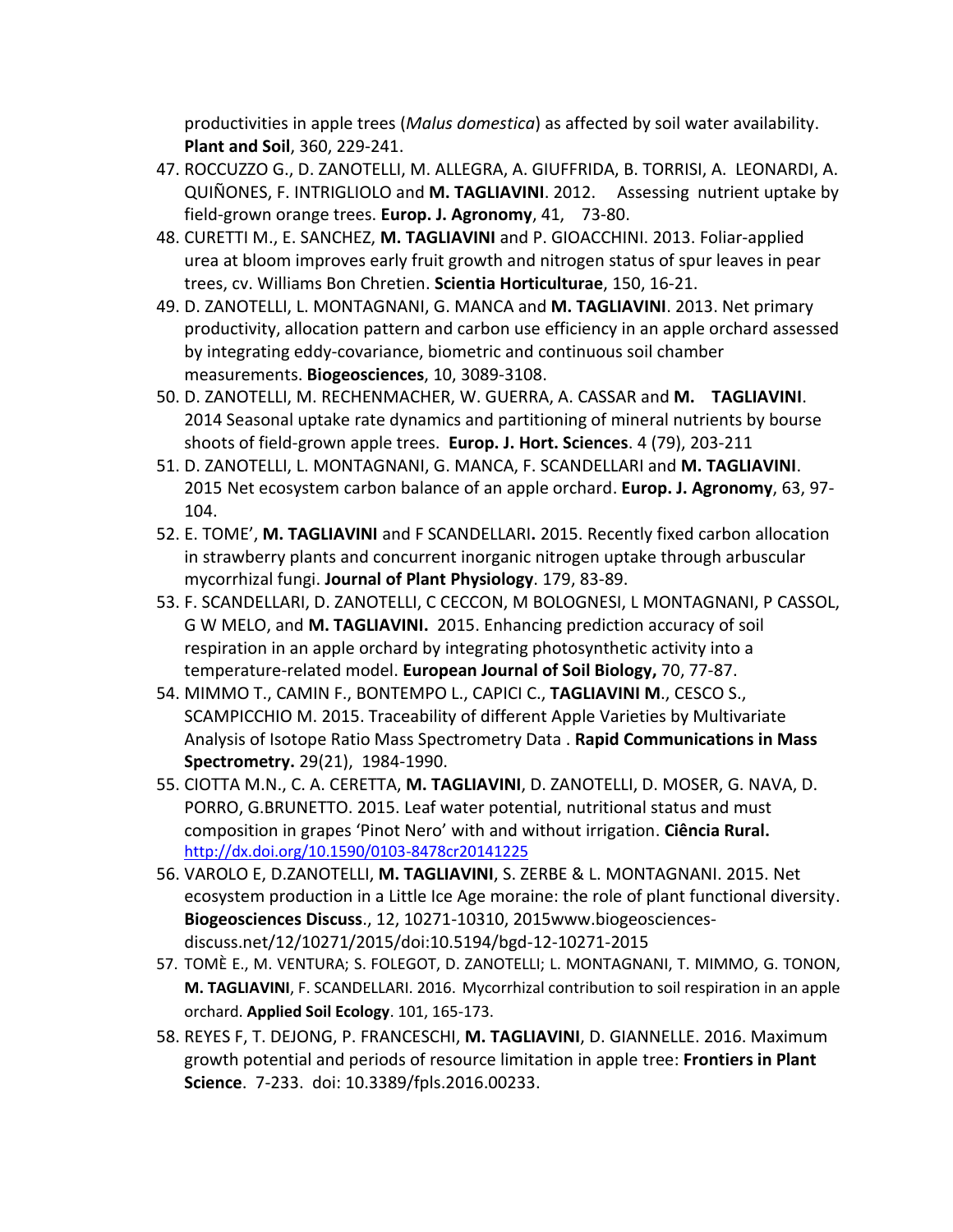- 59. CECCON C**., M. TAGLIAVINI**, A.O. SCHMITT, D.M. EISSENSTAT. 2016. Untangling the effects of root age and tissue nitrogen on root respiration in *Populus tremuloides* at different nitrogen supply. **Tree Physiology**, accepted.
- 60. SCANDELLARI F., G. CARUSO, G. LIGUORI, F. MEGGIO, M. PALESE ASSUNTA, D. ZANOTELLI, G. CELANO, R. GUCCI, P. INGLESE, A. PITACCO and **M. TAGLIAVINI**. 2016. A survey of carbon sequestration potential of orchards and vineyards in Italy. **Europ. J. Hort. Sci**.81(2), 106-114.

## B) INTERNATIONAL PEER REVIEWED BOOK CHAPTERS

- 1. **TAGLIAVINI M.** B.MARANGONI and P. GRAZIOLI . 1993. Effects of P-supply on growth and P-micronutrient interactions of potted peach seedlings. in **Development in Plant and Soil Sciences**, Vol. 53, Optimization of Plant Nutrition, Kluwer Academic Publishers, 325- 331.
- 2. **TAGLIAVINI M.**, D. SCUDELLARI, B. MARANGONI and M. TOSELLI. 1995. Acid-spray regreening of kiwifruit leaves affected by lime-induced iron chlorosis. In **Development in Plant and Soil Sciences**, Vol. 59, Iron Nutrition in Soils and Plants, Kluwer Academic Publishers, 191-195.
- 3. MALAGUTI D., **M**. **TAGLIAVINI,** A. MASIA, B. MARANGONI, P. GIOACCHINI L. VITTORI ANTISARI and MILLARD P. 2001. Dynamic of root uptake of ammonium and nitrate by pear (Pyrus communis L.) trees after growth resumption in spring. P.124-125. In Horst et al.(ed.) **Plant Nutrition – Food security and sustainability of agro-ecosystems**, Kluwer Academic Publishers. The Netherlands.
- 4. **TAGLIAVINI M.** and M. TOSELLI. 2005. Foliar application of nutrients In **Encyclopedia of Soils in the Environment** . (Ed. D. Hillel) Elsevier Ltd., Oxford, U.K. ISBN (Set), 0-12- 348530-4
- 5. ROMBOLA' A.D. and **M. TAGLIAVINI**. 2006. Iron nutrition of fruit tree crops. pp 61-83. In **Iron Nutrition in Plants and Rhizospheric Microorganisms** (L. Barton e J. Abadia Eds.). Springer. ISBN: 1-4020-4742-8

## C) PROCEEDINGS OF INTERNATIONAL CONFERENCES

- 1. **TAGLIAVINI M**. and B. MARANGONI. 1993. Effects of high root-zone temperature on growth, water relations and mineral uptake of Trebbiano grapevine (*Vitis vinifera*). **Proceedings of IV International Symposium on Grape Physiology**, 299-303.
- 2. **TAGLIAVINI M.**, G. HOGUE and G. NEILSEN.1993. Phosphate and peat additions affect growth , P and N nutrition of peach seedlings in newly planted and replanted peach soil. **Acta Horticulturae,** 324, 97-101.
- 3. BASSI D., **M. TAGLIAVINI** and B. MARANGONI, 1994. Selection of clonal rootstocks of Pyrus communis (L.). **Acta Horticulturae** 367, 364-371.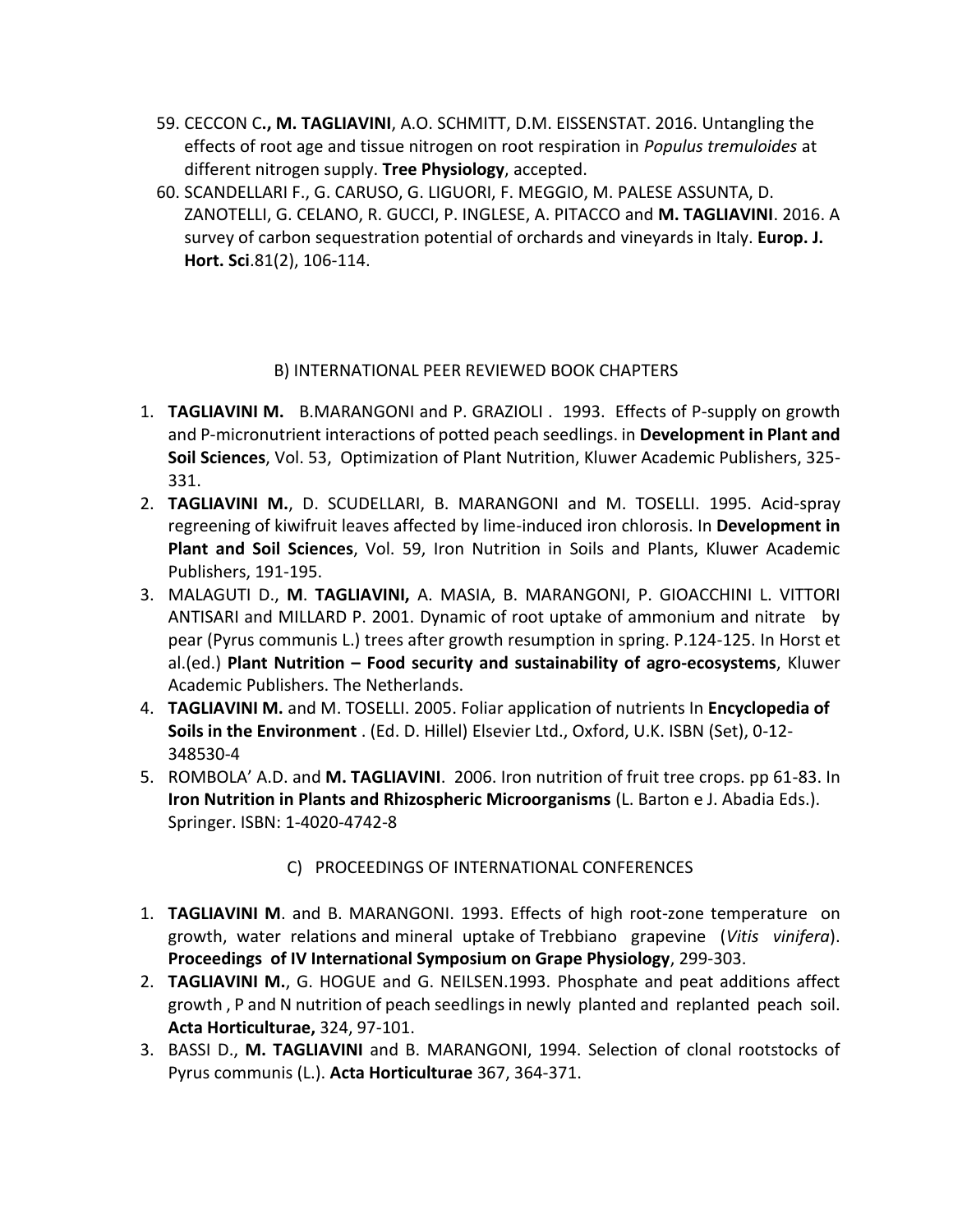- 4. **TAGLIAVINI M.** e B. MARANGONI. 1994. Effects of peach root residues in soil on growth, water relations and mineral status of peach trees with slit root system. **Acta Horticulturae**, 363,93-100.
- 5. **TAGLIAVINI M.**, M. TOSELLI, B. MARANGONI, G. STAMPI and F. PELLICONI. 1995. The nutritional status of kiwifruit affects yield and fruit storage. **Acta Horticulturae**, 383,227- 238.
- 6. **TAGLIAVINI**, M. QUARTIERI, B. MARANGONI and P. MILLARD. 1997. Foliar nitrogen uptake and withdrawal from peach leaves during senescence. **Acta Horticulturae**, 448, 459-465.
- 7. **TAGLIAVINI M.**, D. NEILSEN, E.G. HOGUE and G.H.NEILSEN. 1997. Effects of nitrogenfertilizer form on rhizosphere pH and growth of apple in soils with different soil buffer capacity capacity. **Acta Horticulturae**, 448, 297-302.
- 8. SANZ M., R. BELKHODJA, M. TOSELLI, L. MONTANES, A. ABADIA, **M. TAGLIAVINI**, B. MARANGONI and J. ABADIA. 1997. Floral analysis as a possible tool for the prognosis of iron deficiency in peach. **Acta Horticulturae,** 448, 241-245.
- 9. QUARTIERI M., **M. TAGLIAVINI**. B. MARANGONI and P. MILLARD. 1998. Storage and remobilisation of nitrogen in nectarine trees as affected by the timing of N uptake. **Acta Horticulturae,** 465,319-325.
- 10. BASSI D., L. CORELLI-GRAPPADELLI, A. D. ROMBOLÀ, **M. TAGLIAVINI** and S. SANSAVINI. 1988. Tree structure and orchard management influence yield and fruit quality.  $11<sup>eme</sup>$ Colloque INRA-Ctifl sur "**Les Recherces Fruitieres Architecture et Modelisation en Arboriculture Fruitiere"** Montpeillier 5-6- Mars 1988, 97-109.
- 11. **TAGLIAVINI M.**, C.- ZAVALLONI, A. D. ROMBOLÀ, , M. QUARTIERI, D. MALAGUTI, F. MAZZANTI, P. MILLARD e B. MARANGONI. 2000. Mineral nutrient partitioning to fruits of deciduous trees. Atti Simposio ISHS "Mineral Nutrition and fruit Quality", Brussel 6 agosto 1998. **Acta Horticulturae**, 512, 131-140.
- 12. ZAVALLONI C., B. MARANGONI B., D. SCUDELLARI and **M. TAGLIAVINI**. 2001 Dynamics of uptake of calcium, potassium and magnesium into apple fruit in high density planting. **Acta Horticulturae**, 564, 113-122.
- 13. TOSELLI M., **M. TAGLIAVINI**, K. LE BRIS, M. THALHEIMER and N. PAOLI . 2002. Leaf uptake and tree partitioning of urea-N as affected by spayed solution and leaf age of apple trees. Proc. Int. Symp. on Foliar Nutrition of Perennial Fruit Plants. **Acta Horticulturae,** 594, 591- 594.
- 14. QUARTIERI M., A. LUCCHI, B. MARANGONI, **M. TAGLIAVINI** and L. CAVANI. 2002 Effects of rate of proteinhydrolysis and spray concentration on growth of potted kiwifruit. Proc. Int. Symp. on Foliar Nutrition of Perennial Fruit Plants. **Acta Horticulturae,** 594, 341-348.
- 15. ROMBOLA' A.D., S. DALLARI, M. QUARTIERI, T. AMMARI, D. SCUDELLARI and **M. TAGLIAVINI**. 2002. Effect of foliar applied Fe sources, organic acids and sorbitol on the regreening of kiwifruit leaves affected by lime-induced Fe chlorosis. Proc. Int. Symp. on Foliar Nutrition of Perennial Fruit Plants. **Acta Horticulturae,** 594, 349-356.
- 16. MALAGUTI D., A.D. ROMBOLA', M. GERIN, G. SIMONI, **M. TAGLIAVINI** and B. MARANGONI. 2002. Effects of seaweeds extract based leaf sprays on the mineral status, yields and fruit quality of apple. Proc. Int. Symp. on Foliar Nutrition of Perennial Fruit Plants. **Acta Horticulturae,** 594, 357-359.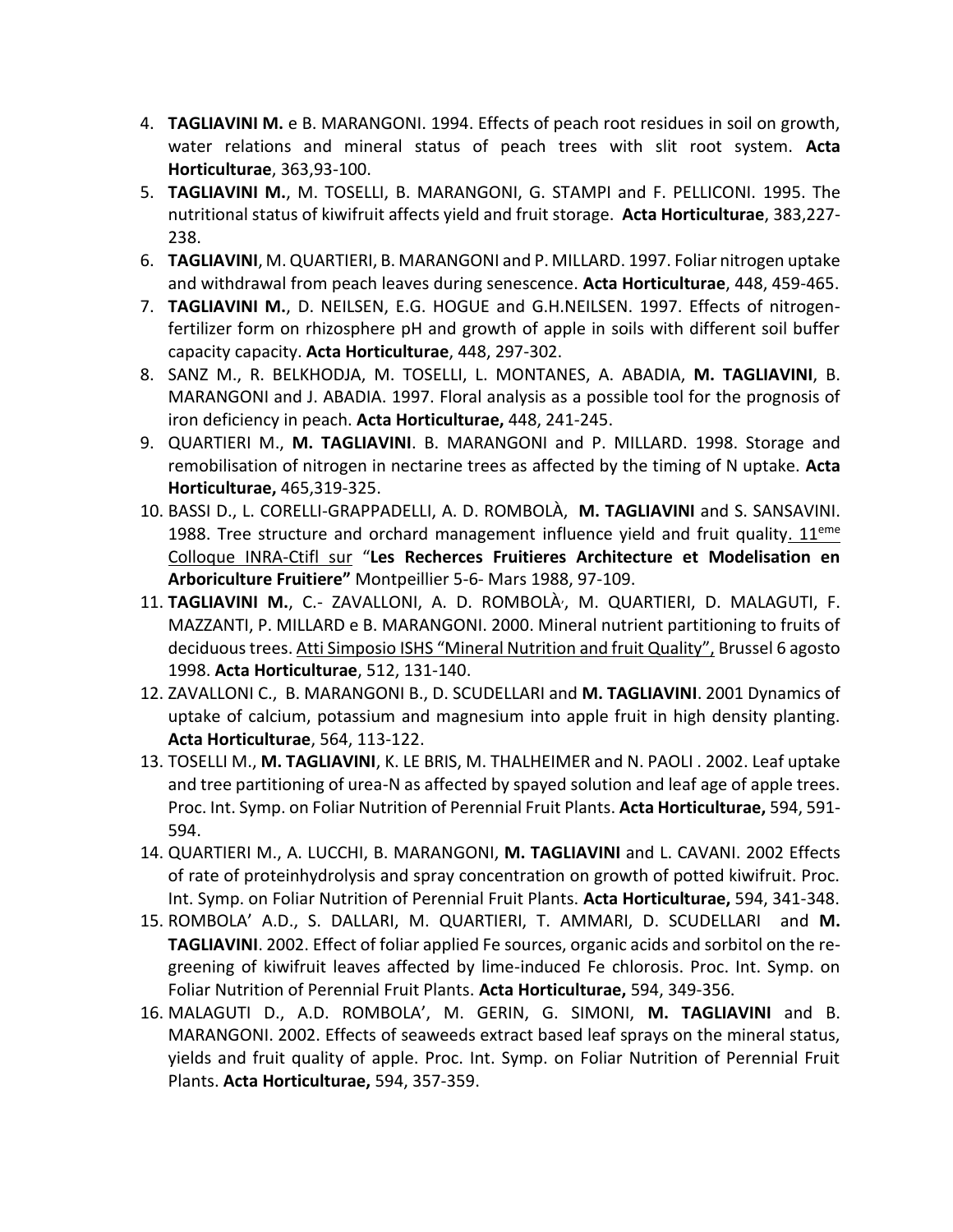- 17. MUSACCHI S., , M. QUARTIERI, M. CIAMBELLINI, A. MASIA E L. CORELLI GRAPPADELLI and **M. TAGLIAVINI.** 2002. Behaviour of pear trees grafted on pear and quince rootstocks at increasing levels of salinity in the irrigation water Proceedings VIII Int. Symp, on Pear Growing. Ferrara-Bologna Sett.. 2000 **Acta Horticulturae**, 596, 683-686.
- 18. TOSELLI M., D. SCUDELLARI, F. MAZZANTI, B. MARANGONI and **M. TAGLIAVINI.** 2002. Determination of leaf standards for mineral diagnosis in pear orchards of the Po Valley. Proceedings VIII Int. Symp, on Pear Growing. Ferrara-Bologna Sett.. 2000 **Acta Horticulturae,** 596, 665-669.
- 19. PREVIATI A, F. DAL RE, D. BASSI, **M. TAGLIAVINI** and B. MARANGONI. 2002. Develpment of protocols for in vitro rooting of advanced selections of Pyrus communis rootstocks. Proceedings VIII Int. Symp, on Pear Growing. Ferrara-Bologna Sett.. 2000 **Acta Horticulturae,** 596, 485-486.
- 20. **TAGLIAVINI M**., G. TONON, D. SOLIMANDO, P. GIOACCHINI, M. TOSELLI, P. BOLDREGHINI and C. CIAVATTA. 2004.Nitrogen uptake by ryegrass (*Lolium perenne*) as affected by the decomposition of apple leaves and pruning wood in soil. pp. 239-241. In D.J. Hatch, D.R. Chadwick , S.C. Jarvis e J.A. Rocker (Ed.s) **Controlling Nitrogen flows and losses,** Wageningen Academic Publishers.
- 21. **TAGLIAVINI M**., E. BALDI, R. NESTBY, C. RAYNAL LACROIX, P. LIETEN, T. SALO D. PIVOT , P.L. LUCCHI, G. BARUZZI and W. FAEDI. 2004. Uptake and partitioning of major nutrients by strawberry plants. **Acta Horticulturae,** 649, 197-200.
- 22. **TAGLIAVINI M**. and P. MILLARD. 2005. Fluxes of nitrogen within deciduous fruit trees**. Acta Scientarum Polonorum** – Hortorum Cultus, 4 (1), 21-30.
- 23. CESCO S., ROMBOLA' A.D., **M. TAGLIAVINI,** and R. PINTON. 2005. Root exudates of grasses improve Fe uptake in a citrus rootstock sensitive to Fe-deficiency. pp. 480-481. **In (Li et al., Eds.) Plant Nutrition for food security, human health and environmental protection.** Tsinghua Un. Press. Beijing (China)
- 24. VENTURA M., N. OPSTAD, F. SCANDELLARI, D. ZANOTELLI, M. QUARTIERI and **M. TAGLIAVINI**. 2006 Soil nitrogen losses through leaching from tree row strips and grassed alleys in a pear orchard. Pp. 241-243. **Proceedings of the 14th N Workshop N management in agrosystems in relation to the water frame directive.** Maastricht October 2005.
- 25. D. MALAGUTI, A.D. ROMBOLA, M. QUARTIERI, A. LUCCHI, C. INDERST, B. MARANGONI and **M. TAGLIAVINI.** 2006. Effects of the rate of nutrients by fertigation and broadcast application in Gala and Fuji apples. **Acta Horticulturae**, 721:165-172
- 26. **TAGLIAVINI M**. and F. SCANDELLARI. 2007. Nutrient fluxes in kiwifruit orchards. Proceedings Int. Symp. on kiwifruit, Rotorua, New Zealand February 2006 **Acta Horticulturae,** 753, 487-494.
- 27. F. SCANDELLARI, M. VENTURA, C. CECCON and **M. TAGLIAVINI** . 2007 Nutrient use efficiency in orchards. In Proceedings of the conference "**RATIONAL METHODS FOR THE SELECTION AND USE OF AGROCHEMICAL MEASURES: RISK MODELING, MONITORING AND MANAGEMENT**" Cluj-Napoca (Romania), 14-16 June, 2007, 76-83
- 28. QUARTIERI M., G. CASTELLANI, E. BALDI, B. MARANGONI and **M. TAGLIAVINI**. 2010. Fine roots growth and longevity in a high-density pear orchard on quince C rootstock as